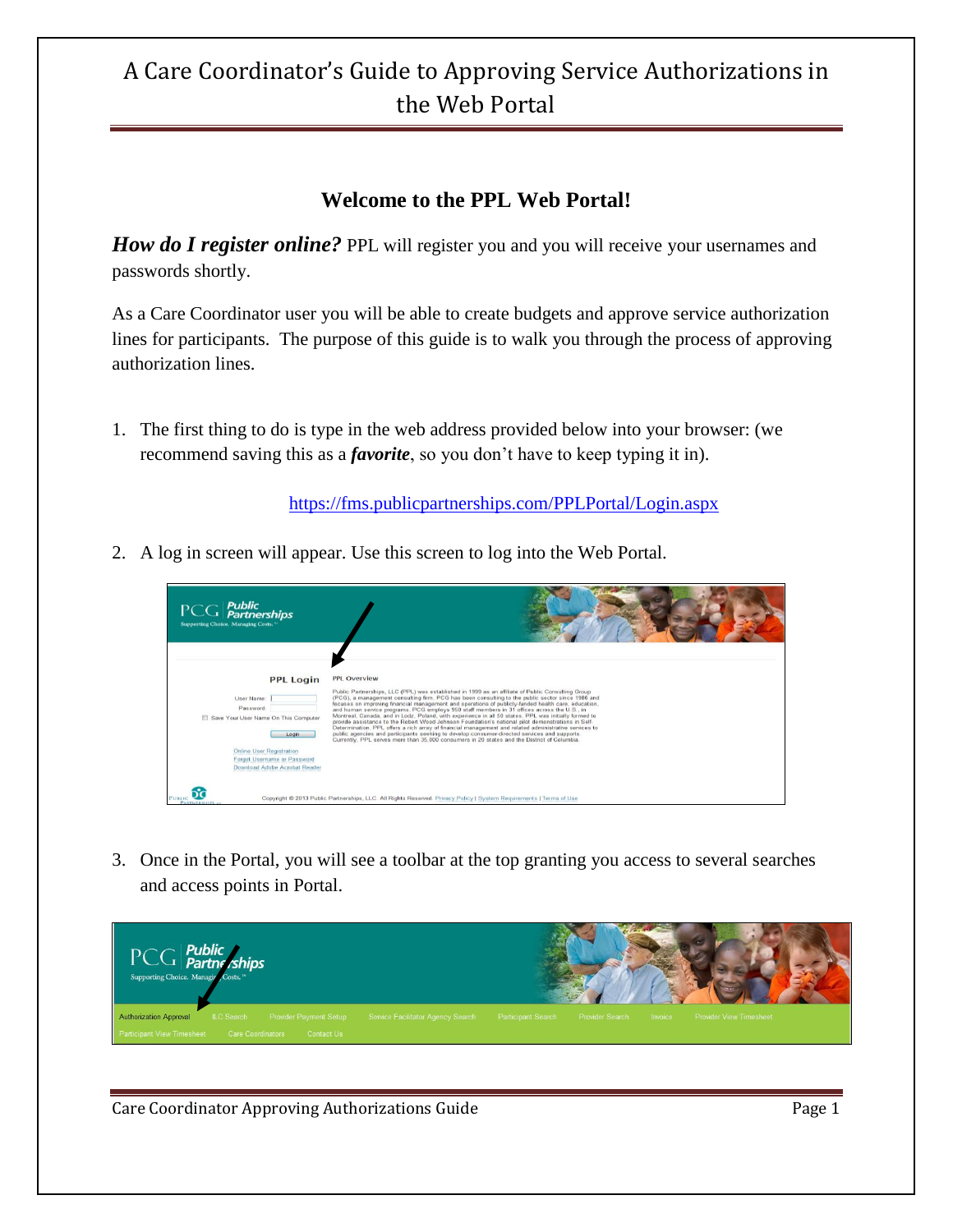4. To view the status of the approvals, you can click on the "Authorization Approval" link from your options at the top of your screen. This will take to an Authorization Search page where you can look up the authorization lines that an Independent Living Counselor (ILC) has created for a specific participant, and view their status.

| $PCG$ <i>Public</i><br><i>Partnerships</i><br>Supporting Choice. Managing Costs. <sup>10</sup> |                   |                                                                                                                                                                   |                                   |                    |                 |         |                                |  |
|------------------------------------------------------------------------------------------------|-------------------|-------------------------------------------------------------------------------------------------------------------------------------------------------------------|-----------------------------------|--------------------|-----------------|---------|--------------------------------|--|
| <b>Authorization Approval</b>                                                                  | ILC Search        | <b>Provider Payment Setup</b>                                                                                                                                     | Service Facilitator Agency Search | Participant Search | Provider Search | Invoice | <b>Provider View Timesheet</b> |  |
| Participant View Timesheet                                                                     | Care Coordinators | Contact Us                                                                                                                                                        |                                   |                    |                 |         |                                |  |
| <b>Authorization Search</b>                                                                    |                   |                                                                                                                                                                   |                                   |                    |                 |         |                                |  |
|                                                                                                |                   | Please approve or deny the following Authorization. You can also use the filter functionality to find the Authorization you are looking for.<br>Participant First |                                   |                    |                 |         |                                |  |
| Participant Last Name:                                                                         |                   | Name:                                                                                                                                                             |                                   |                    |                 |         |                                |  |
| Participant ID:                                                                                |                   | Service Type: All                                                                                                                                                 |                                   |                    |                 |         |                                |  |
| Authorization ID:                                                                              |                   | Status:                                                                                                                                                           | Submitted<br>۰                    |                    |                 |         |                                |  |
|                                                                                                |                   | Search                                                                                                                                                            |                                   |                    |                 |         |                                |  |

5. You may search by participant specific information, by service type, or by the line's status:

| $PCG$ <i>Public</i><br>$PCG$ <i>Partnerships</i><br>Supporting Choice. Managing Costs. <sup>™</sup> |                   |                                                                                                                                                                            |                                                                                                         |                    |                 |         |                                |  |
|-----------------------------------------------------------------------------------------------------|-------------------|----------------------------------------------------------------------------------------------------------------------------------------------------------------------------|---------------------------------------------------------------------------------------------------------|--------------------|-----------------|---------|--------------------------------|--|
| <b>Authorization Approval</b>                                                                       | ILC Search        | Provider Payment Setup                                                                                                                                                     | Service Facilitator Agency Search                                                                       | Participant Search | Provider Search | Invoice | <b>Provider View Timesheet</b> |  |
| Participant View Timesheet                                                                          | Care Coordinators | Contact Us                                                                                                                                                                 |                                                                                                         |                    |                 |         |                                |  |
| <b>Authorization Search</b>                                                                         |                   |                                                                                                                                                                            |                                                                                                         |                    |                 |         |                                |  |
| Participant Last Name: test                                                                         |                   | Please approve or deny the following Authorization. You can also use the filter functionality to find the Authorization you are looking for.<br>Participant First<br>Name: |                                                                                                         |                    |                 |         |                                |  |
| Participant ID:                                                                                     |                   | Service Type: All                                                                                                                                                          |                                                                                                         |                    |                 |         |                                |  |
| Authorization ID:                                                                                   |                   | Status:                                                                                                                                                                    | Submitted                                                                                               |                    |                 |         |                                |  |
|                                                                                                     |                   | Search                                                                                                                                                                     | Submitted<br>Approved<br>Denied<br>Pending<br>Pre Authorization Submitted<br>Pre Authorization Approved |                    |                 |         |                                |  |

Care Coordinator Approving Authorizations Guide **Page 2** Page 2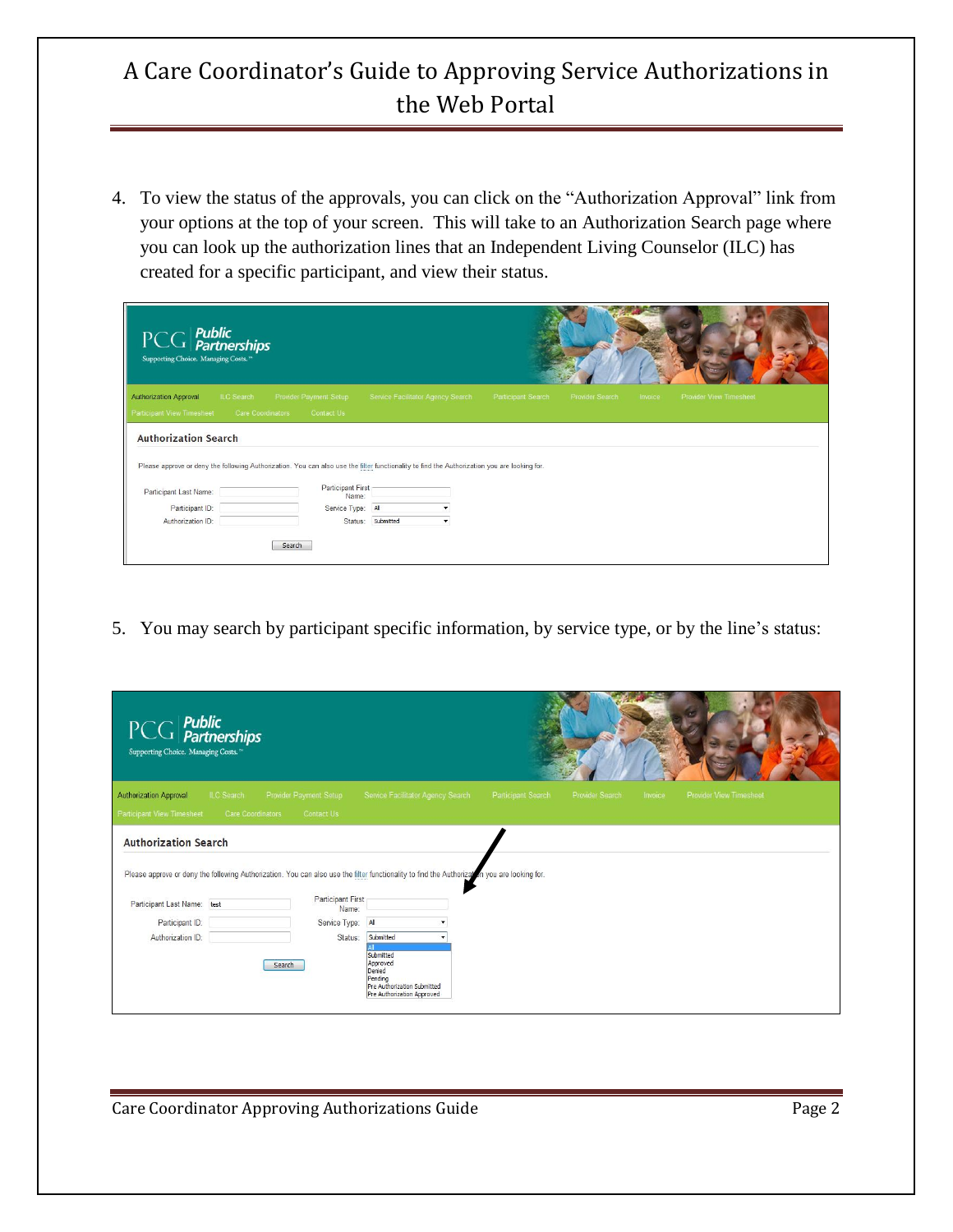6. After you select the Search button, you will be able to review all of the authorizations created for the participant that you chose.

|                             | <b>Authorization Search</b> |                                                   |                                                                  |                   |                                                                                                                                              |      |                        |                         |                                    |                                             |              |                            |              |                   |
|-----------------------------|-----------------------------|---------------------------------------------------|------------------------------------------------------------------|-------------------|----------------------------------------------------------------------------------------------------------------------------------------------|------|------------------------|-------------------------|------------------------------------|---------------------------------------------|--------------|----------------------------|--------------|-------------------|
|                             |                             |                                                   |                                                                  |                   | Please approve or deny the following Authorization. You can also use the filter functionality to find the Authorization you are looking for. |      |                        |                         |                                    |                                             |              |                            |              |                   |
| Participant Last Name: test |                             |                                                   | <b>Participant First</b><br>Name:                                |                   |                                                                                                                                              |      |                        |                         |                                    |                                             |              |                            |              |                   |
|                             | Participant ID:             |                                                   |                                                                  | Service Type: All | ۰                                                                                                                                            |      |                        |                         |                                    |                                             |              |                            |              |                   |
|                             | Authorization ID:           |                                                   |                                                                  | Status:           | Submitted<br>۰                                                                                                                               |      |                        |                         |                                    |                                             |              |                            |              |                   |
| 同                           | Authorization Id            | There are 6 Authorization record(s) on this page. |                                                                  |                   |                                                                                                                                              |      |                        |                         |                                    |                                             |              |                            |              |                   |
|                             | AUL0000082                  | Participant<br><b>TESTCONSUMEREH QA</b>           | Authorization Summary   Date of Service<br><b>Budget Summary</b> | 10/01/2013        | Service<br>PAS: Personal Assistant Services                                                                                                  | 1.00 | Rate Unit Type<br>Hour | Allocated<br>\$3,000.00 | <b>Budget Amount</b><br>\$3,500.00 | <b>Create Date</b><br>9/24/2013 11:49:00 AM | <b>Notes</b> | <b>Status</b><br>Submitted | Pend Message | Actions           |
| €<br>€                      | AUL0000087                  | <b>TESTCONSUMEREH QA</b>                          | <b>Budget Summary</b>                                            | 10/01/2013        | <b>WORKSPRT: Employment support</b>                                                                                                          | 1.00 | Hour                   | \$250.00                |                                    | \$3,500.00 9/24/2013 11:49:00 AM            |              | Submitted                  |              |                   |
| F                           | AUL0000089                  | <b>TESTCONSUMEREH QA</b>                          | <b>Budget Summary</b>                                            | 10/01/2013        | HOUSEKEEP: Housekeeping service                                                                                                              | 1.00 | Dollar                 | \$150.00                |                                    | \$3,500.00 9/24/2013 11:50:00 AM            |              | Submitted                  |              | √Xa<br>必め品<br>必め高 |
| n                           | AUL0000091                  | <b>TESTCONSUMEREH QA</b>                          | <b>Budget Summary</b>                                            | 10/01/2013        | <b>BACKGROUND: Background Checks</b>                                                                                                         | 1.00 | Dollar                 | \$30.00                 |                                    | \$3,500.00 9/24/2013 11:50:00 AM            |              | Submitted                  |              | 必要品               |
| F                           | AUL0000093                  | <b>TESTCONSUMEREH QA</b>                          | <b>Budget Summary</b>                                            | 10/01/2013        | MONITORINS: Emergency monitoring Installat                                                                                                   | 1.00 | <b>Dollar</b>          | \$40.00                 |                                    | \$3,500.00 9/24/2013 11:50:00 AM            |              | Submitted                  |              | <b>VXA</b>        |

7. You can **individually** approve authorizations by selecting the green check mark (See green arrow). You can **individually** deny authorizations by selecting the red X (See red arrow).